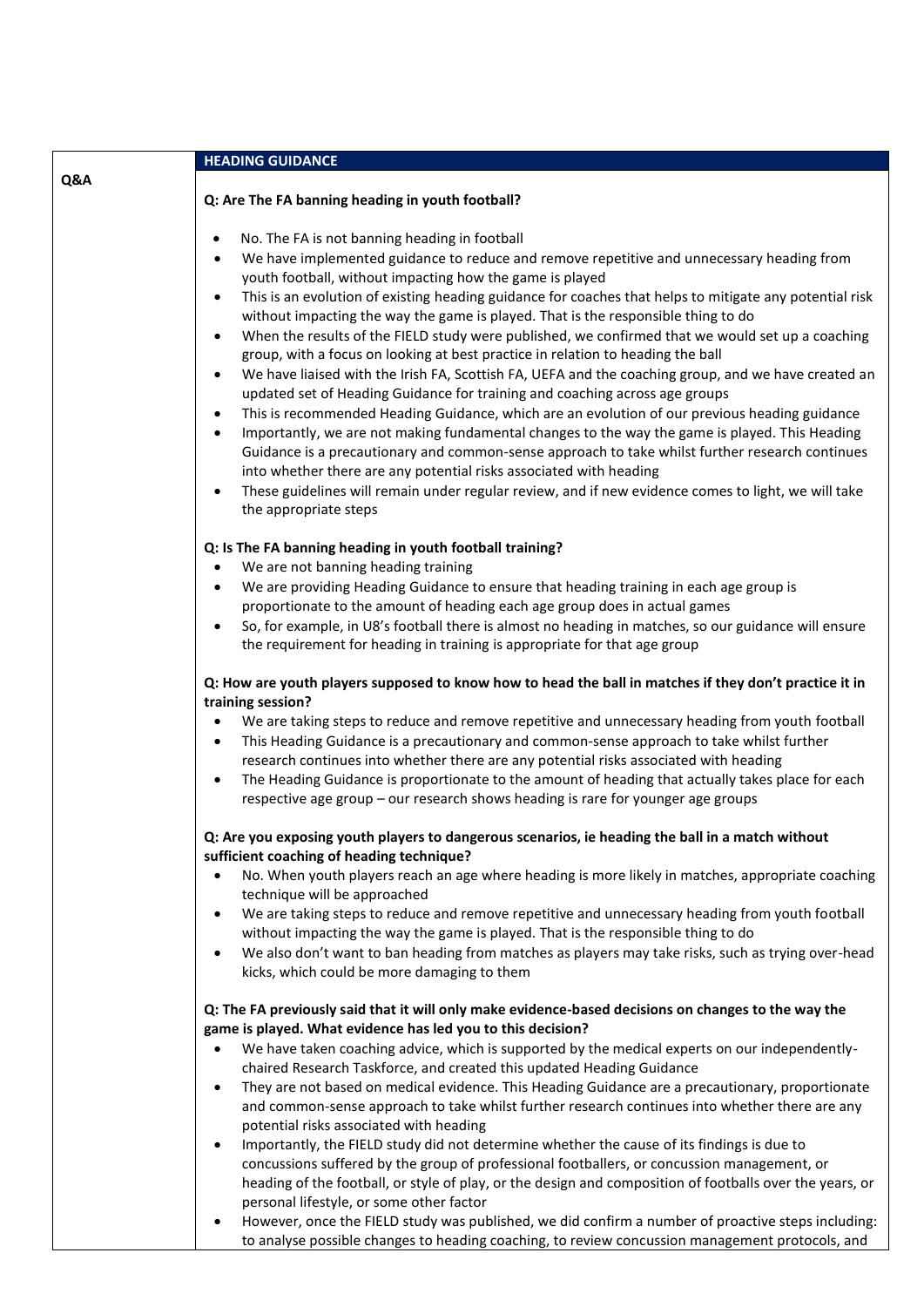| confirm which research studies we are currently supporting. This guidance is an evolution of those<br>steps                                                                                           |
|-------------------------------------------------------------------------------------------------------------------------------------------------------------------------------------------------------|
| Q: Is The FA saying that heading is linked to dementia?                                                                                                                                               |
| No. There is no evidence that there is a link between heading and dementia                                                                                                                            |
| Q: Is The FA overreacting following the results of the FIELD study?                                                                                                                                   |
| No, we are simply evolving our existing guidance for coaches to mitigate any potential risk without<br>$\bullet$<br>impacting the way the game is played. That is the responsible thing to do         |
| This Heading Guidance is a precautionary and common-sense approach to take whilst further<br>$\bullet$                                                                                                |
| research continues into whether there are any potential risks associated with heading                                                                                                                 |
| Q: Is this Heading Guidance in line with the Home Nations?                                                                                                                                            |
| Yes. We are proud that this is a collaboration and consultation with the Irish FA and the Scottish FA.<br>They are also in line with UEFA's own guidelines which will be released in due course       |
| Q: Is this Heading Guidance in line with FIFA and UEFA?                                                                                                                                               |
| They are in line with UEFA's own guidelines, which will be released in due course                                                                                                                     |
| Q: Will neck strengthening exercises help?                                                                                                                                                            |
| Recent scientific evidence has demonstrated that neck strengthening exercises might be<br>$\bullet$<br>beneficial in heading drills                                                                   |
| Techniques on how to teach neck strengthening exercises will be under consideration as we                                                                                                             |
| continually review how best to support the game, for example it could form part of coach<br>development programmes in the future                                                                      |
| However more work is required in this area before we can provide any further guidance                                                                                                                 |
| Q: Are the Premier League and the EFL in agreement with this Heading Guidance? And will it be                                                                                                         |
| introduced in the academies of their Clubs?<br>The Premier League and the EFL have been consulted throughout this process<br>$\bullet$                                                                |
| The guidance applies to the whole game<br>٠                                                                                                                                                           |
| Both leagues will assess how the Heading Guidance fits with their clubs' training curriculum and<br>practices                                                                                         |
| Q: What action would The FA take against a grassroots coach or a club that does not abide by this<br><b>Heading Guidance?</b>                                                                         |
| This guidance is not mandatory. This is Heading Guidance to provide advice and support to coaches<br>$\bullet$                                                                                        |
| at all levels of the game<br>We know coaches are constantly focused on providing their players with the best possible advice.<br>$\bullet$                                                            |
| We hope they will embrace what is an evolution of existing guidance for coaches that helps to                                                                                                         |
| mitigate any potential risk without impacting the way the game is played. That is the responsible                                                                                                     |
| thing to do<br>Where coaches disagree or fail to apply the guidelines, we would like to work with them to<br>$\bullet$                                                                                |
| understand why they would go against guidance that has been produced and endorsed by coaches<br>and medical experts                                                                                   |
| Q: We know the brain continues to grow and develop until your early-20s, so why not ban heading until                                                                                                 |
| that age?                                                                                                                                                                                             |
| This is an evolution of existing guidance for coaches that helps to mitigate any potential risk without<br>$\bullet$                                                                                  |
| impacting the way the game is played<br>The Heading Guidance is proportionate to the amount of heading that actually takes place for each<br>$\bullet$                                                |
| respective age group - our research shows heading is extremely rare for younger age groups                                                                                                            |
| More information on the existing coaching guidance can be found here<br>$\bullet$                                                                                                                     |
| Q: Is this start of heading being banned across football at all levels.                                                                                                                               |
| No. This is an evolution of existing guidance for coaches that helps to mitigate any potential risk<br>$\bullet$<br>without impacting the way the game is played. That is the responsible thing to do |
| This Heading Guidance is a precautionary and common-sense approach to take whilst further<br>$\bullet$<br>research continues into whether there are any potential risks associated with heading       |
|                                                                                                                                                                                                       |
| Q: How did you choose the appropriate number of headers in training for each age group?<br>They were agreed in consultation with our group of experienced coaches, UEFA, and with colleagues          |
| from The SFA and NIFA. We may be accused of being overly cautious, but we would rather be overly                                                                                                      |
| cautious to mitigate potential risks in line with best practice                                                                                                                                       |